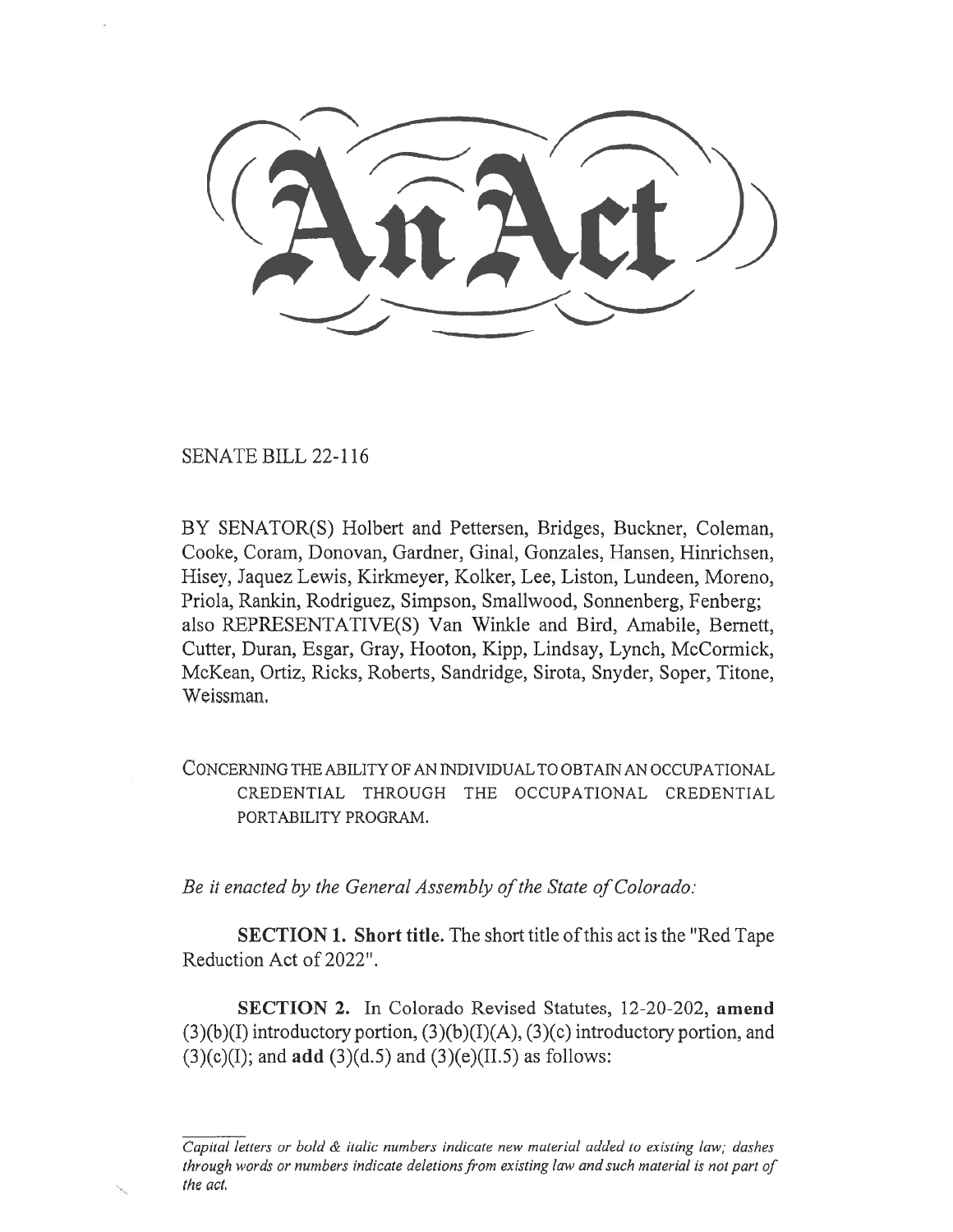12-20-202. Licenses, certifications, and registrations - renewal - reinstatement - fees - occupational credential portability program temporary authority for military spouses - definitions - exceptions for military personnel - rules - consideration of criminal convictions or driver's history - executive director authority. (3) Occupational credential portability program. (b) (I) Except as specified in subsections (3)(c) and (3)(f) of this section, a person duly licensed, certified, registered, or enrolled in good standing in another state or United States territory OR THROUGH THE FEDERAL GOVERNMENT to practice a particular profession or occupation, OR WHO HOLDS A MILITARY OCCUPATIONAL SPECIALTY, AS DEFINED IN SECTION 24-4-201, is, upon application to the division for licensure, certification, registration, or enrollment in that profession or occupation in this state, entitled to the issuance of the applicable license, certification, registration, or enrollment upon IF ALL OF THE FOLLOWING APPLY:

(A) Submission of satisfactory proof to the regulator, under penalty of perjury, of the applicant's substantially equivalent experience or credentials, as required by the part or article of this title 12 that regulates the applicable profession or occupation OR SATISFACTORY PROOF THAT THE APPLICANT HAS HELD FOR AT LEAST ONE YEAR A CURRENT AND VALID LICENSE, CERTIFICATION, REGISTRATION, OR ENROLLMENT UNDER A JURISDICTION WITH A SCOPE OF PRACTICE THAT IS SUBSTANTIALLY SIMILAR TO THE SCOPE OF PRACTICE OF THE PROFESSION OR OCCUPATION AS SPECIFIED IN THIS TITLE 12, and that the applicant has not committed an act that would be grounds for disciplinary action under the law governing the applicable profession or occupation;

(c) An applicant is not entitled to licensure, certification, registration, or enrollment pursuant to this subsection (3) if approving the licensure, certification, registration, or enrollment would violate an existing compact or reciprocity agreement or if the regulator demonstrates by a preponderance of evidence, after notice and opportunity for a hearing, that the applicant:

(I) Lacks the requisite substantially equivalent EDUCATION, experience, or credentials to practice the applicable profession or occupation; or

(d.5) NOTHING IN THIS SUBSECTION (3) PROHIBITS A PERSON FROM

PAGE 2-SENATE BILL 22-116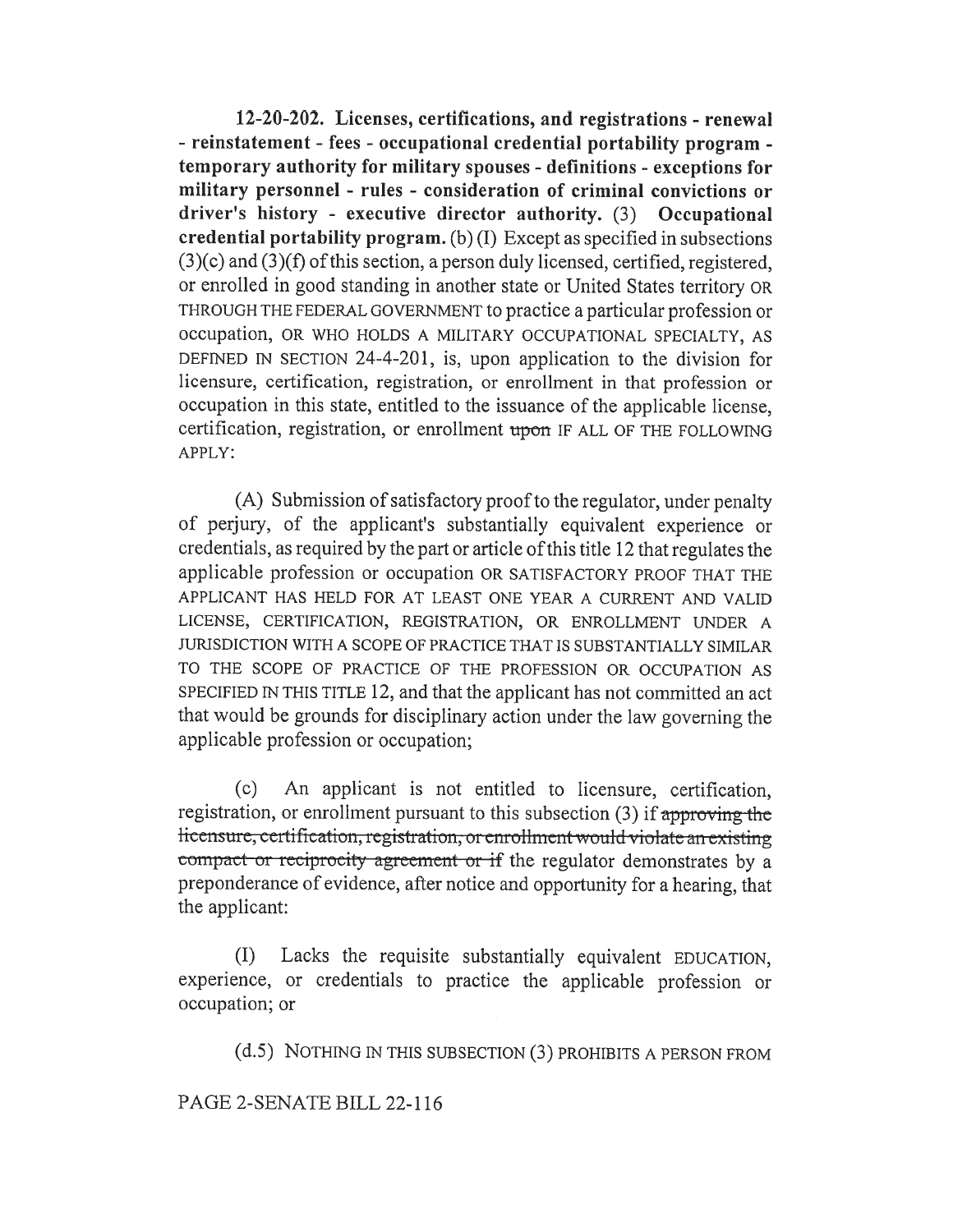APPLYING FOR AN OCCUPATIONAL LICENSE, REGISTRATION, OR CERTIFICATION PURSUANT TO ANOTHER STATUTE OR RULE.

(e) Subsections (3)(a) to (3)(d) of this section do not apply to the following professions or occupations:

(II.5) ENGINEERS, SURVEYORS, AND ARCHITECTS, REGULATED PURSUANT TO ARTICLE 120 OF THIS TITLE 12;

SECTION 3. Act subject to petition - effective date. This act takes effect at 12:01 a.m. on the day following the expiration of the ninety-day period after final adjournment of the general assembly; except that, if a referendum petition is filed pursuant to section 1 (3) of article V of the state constitution against this act or an item, section, or part of this act within such period, then the act, item, section, or part will not take effect unless approved by the people at the general election to be held in